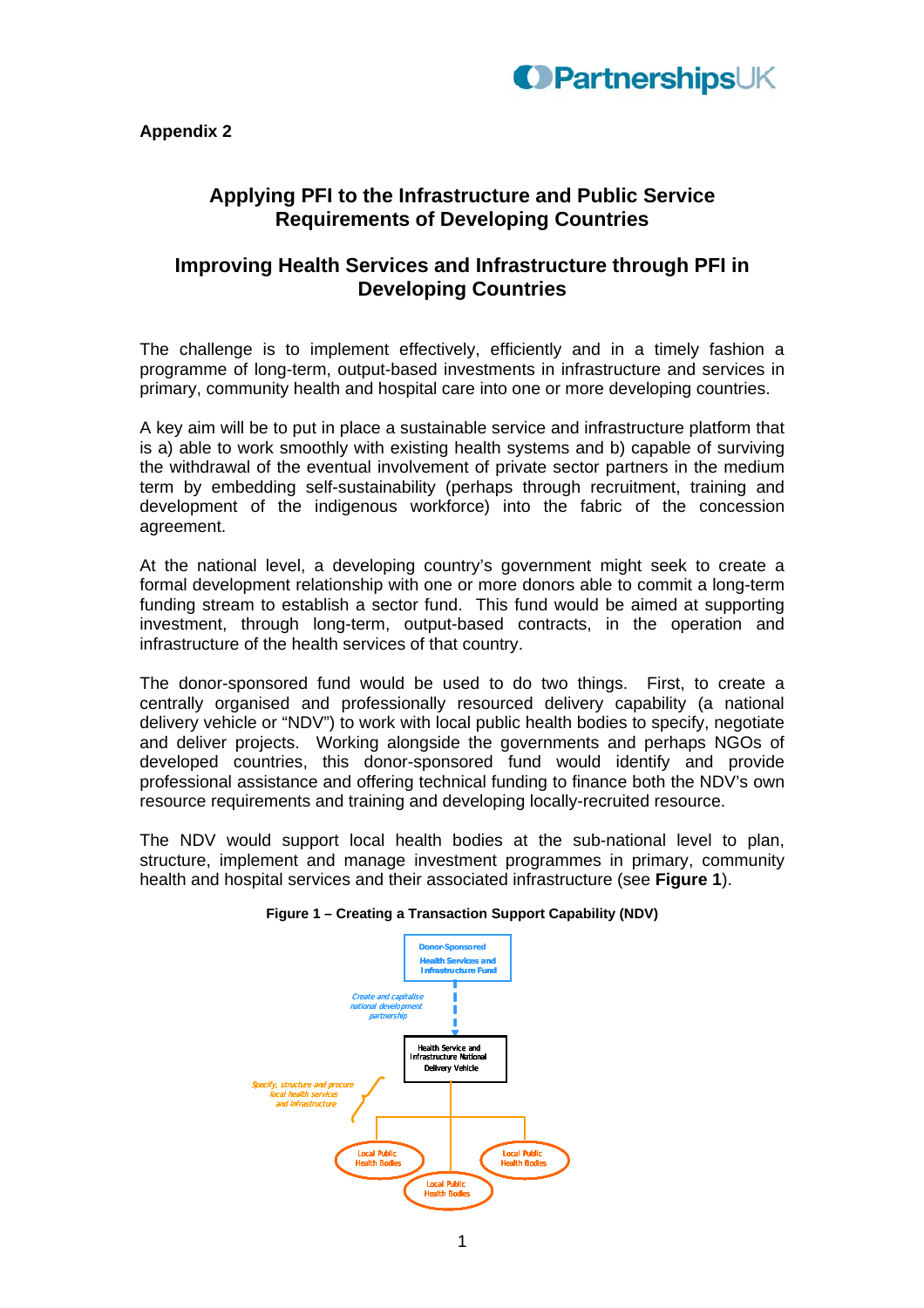

Second, the donor-sponsored fund, acting separately to the NDV, could finance all or some of the year-on-year unitary charge consequences of the health services and associated infrastructure procured (see **Figure 2**).

In doing this, the fund might also create capabilities that would allow it (or, perhaps more feasibly, the NDV) to assume some of the contract management obligations that fall to the public body in PFI-type contracts. These might include operational tasks such as measuring performance, determining the level of payment based on performance levels achieved through the operation of the PFI payment mechanism, settling month-on-month invoices, completing periodic market testing, managing variations to the contract and resolving any contractual disputes that may arise.



#### **Figure 2 – Funding the Unitary Charge Consequences of PFI Investment**

Investors in the fund could be expanded to introduce other, less co-ordinated streams of donor-based finance. One example might be emigrants seeking to introduce a structured flow of inward investment to their countries of birth in such a way that improvements in social infrastructure are a direct consequence.

As well as new sources of finance for the developing country's donor-sponsored fund, the functions of the NDV themselves could be broadened so that, as well as supporting the introduction of new "tangibles", such as health services and associated infrastructure in developing countries, it might also support investment in "intangibles" (see **Figure 3**). These might include sponsoring "upstream" activities like paying for medical and nurse education programmes (perhaps fostering relationships between a developing country and overseas medical or nursing colleges), or public health education and illness prevention programmes (such as inoculation).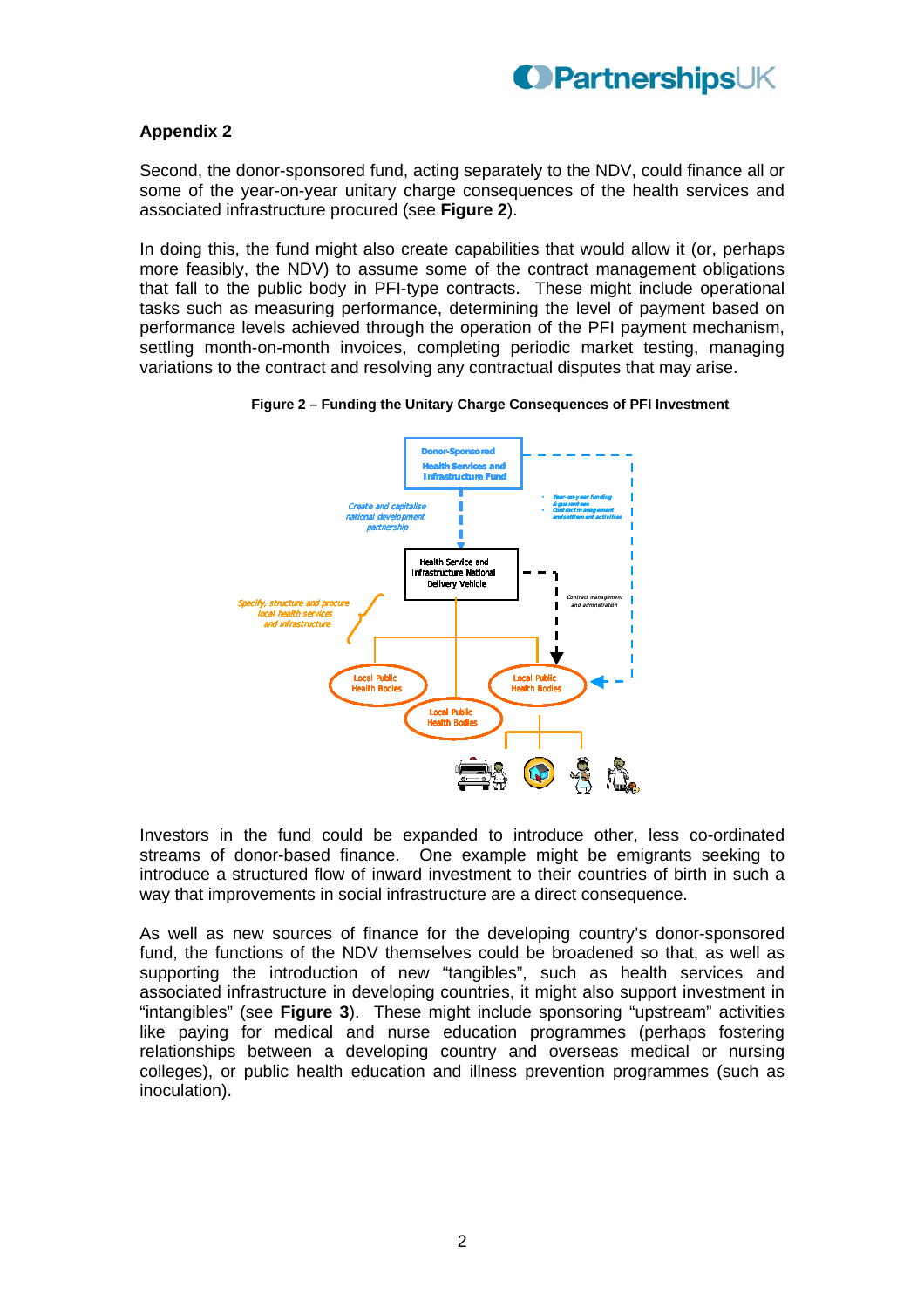



**Figure 3 – Expanded Scope of Sector Fund Investments** 

The capabilities that the NDV would introduce would include:

- Health service and investment planning expertise;
- Commercial, contracting and negotiating expertise, principally (bit not solely) for long-term, output-based contracts;
- Contract administration and operational management expertise.

The organisational relationship with local bodies would, as far as possible, be common from region to region. However, the scope, scale and nature of the services and/or infrastructure to be procured alongside different local bodies is likely to differ between regions.

Health planning would be undertaken on a needs basis for a defined local population. Investment in health services and infrastructure would be optimised by developing the three main delivery channels of primary, community and hospital care in tandem, taking proper account of legacy services and infrastructure. The menu of health services and associated infrastructure that might be required and procured, depending on local circumstances, includes:

- Secondary hospital services, including A&E and emergency admitting facilities and outpatient services;
- In-hours and out-of-hours community doctoring, nurse and therapy services;
- Community health clinics, incorporating accommodation for GPs, nurses and physical and mental health therapists;
- Drug dispensaries;
- Logistics services, including patient and specimen (blood and tissue) transport;